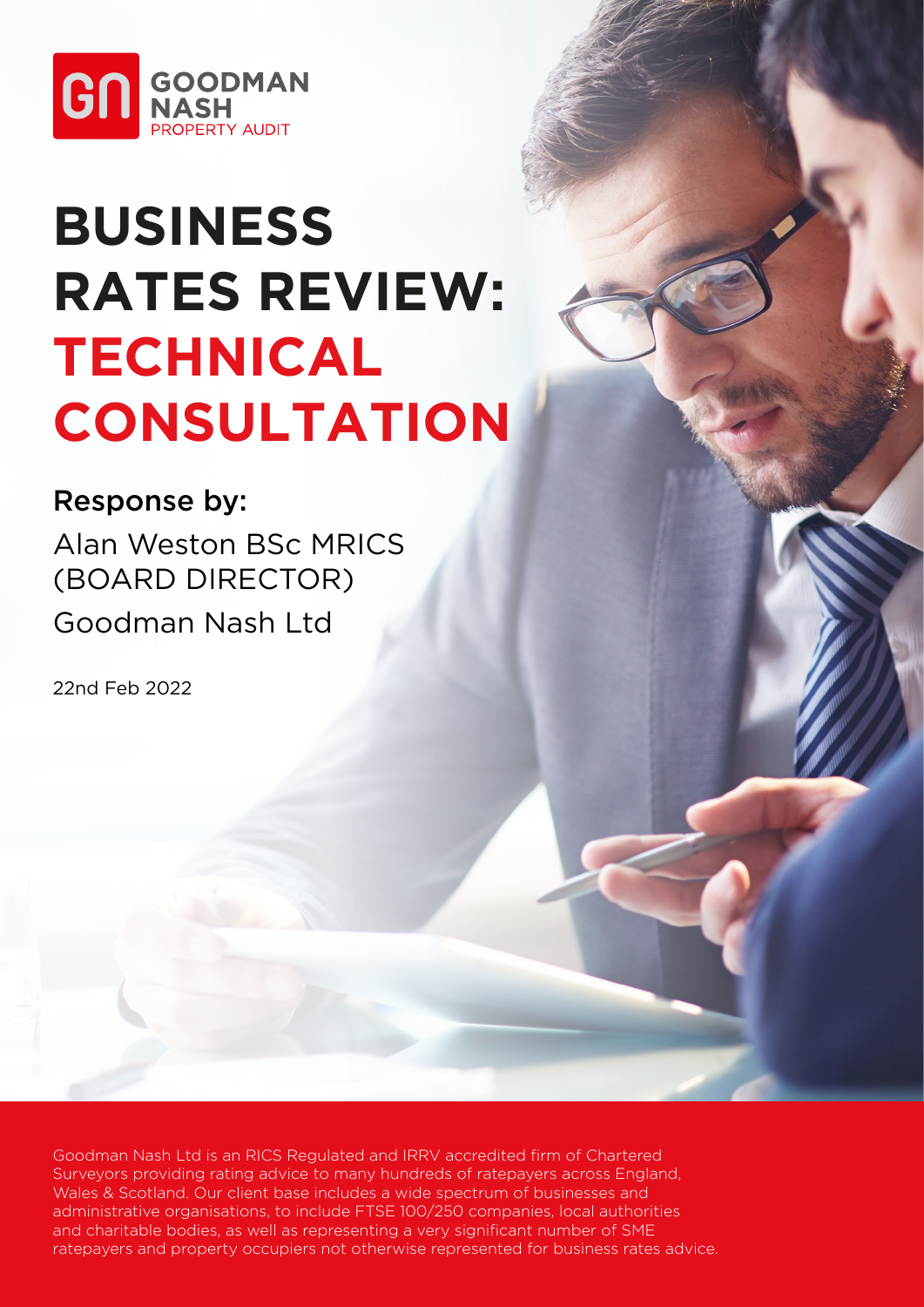### **Chapter 1 – Information Provision**

#### Q1. Do you have any views on the proposed implementation of the information provision system? What issues should be considered in the design of the new system?

The objectives and identified purposes for the self declaration process are laudable, but in my view the proposed process cannot achieve the desired outcome, which at its core states that it "is straightforward, easy to use, and adds minimal additional burden on ratepayers".

In my view, the system needs to be so designed to maximise both the volumes of information provided and its accuracy. Neither sits well outside of each other. This immediately raises questions over the party best placed to provide the information, that will satisfy both of these objectives.

#### Information on the Property/Changes to Lease Information/Ratepayer

The underlying purpose to the collection is to support the 3 yearly revaluation framework and the further detailed aspirations that derive from having better survey information and a more accurate valuation base. Under a self-declaration process, this could be sought from the Owner (to be defined) or the person in Rateable Occupation i.e. the Ratepayer. At the outset placing the obligation on the Owner means less separate individuals are so obliged (notwithstanding some owners may be completing many returns), and accuracy will be substantially improved from a more knowledgeable source base, who will have greater awareness in commercial property. The information requirements can more readily be understood by this body of individuals. On the other hand, ratepayers are a very diverse base of individuals, companies or organisations that offer a wide range in capability and understanding, as well as comprehension of systems and even the English language.

Whilst not all those elements disappear by placing the self declaration process on the Owner instead of the Ratepayer, the system objectives will be overwhelmingly improved.

Placing obligations on lay ratepayers to understand valuation matters across such a wide range of property types (as demonstrated by the number of VOA Scat Codes) so they are able to determine whether a property change or improvement is likely to be material is just unrealistic. The expectation that at the same time they are able to interpret and determine the correctness of line by line Detailed Property Valuations, let alone carry out the correct measurements, falls into the same camp.

The huge inaccuracies contained in existing FOR's clearly demonstrate that the vast majority of unrepresented ratepayers are not familiar with lease terms nor property language and expressions. Stated rents can be 20% adrift because they include VAT. Poor understanding of repairs and obligations invariably exists.

Collect this information from the best source. Owners are well aware of property changes and material changes require prior approval. Compliance at the same time can be much more effective because it is being targeted at the right sector provider, which would also enable a more robust fine system to be introduced.

Changes to ratepayer can be placed on the Owner or remain with the Ratepayer. It is however crucial to understand the many challenges that exist within the determination of ratepayer (the complexity of which isn't always clear to seasoned professionals, as demonstrated in recent case law such as the cases of Cardtronics and Ludgate House amongst others). Our experience shows there can be vast differences in interpretation of who is in 'rateable occupation' between tenant and landlord, ratepayer and Council, ratepayer and the VOA, and indeed the VOA and Council.

There is also an expectation within the consultation that "where possible, over the longer term, the government will also seek to minimize instances where ratepayers may be asked to provide the same or similar information to government more than once". We would argue this information is already provided to Government (albeit local, rather than central) in typically a timely manner through the billing process instigated by the local authority. Duplication by also providing it to the VOA, who may have different requirements on evidence or similar to those posed by the Billing Authority at best risks duplication, at worst risks inconsistency between two public bodies as to who is indeed in rateable occupation (a far from straight forward principle in some scenarios).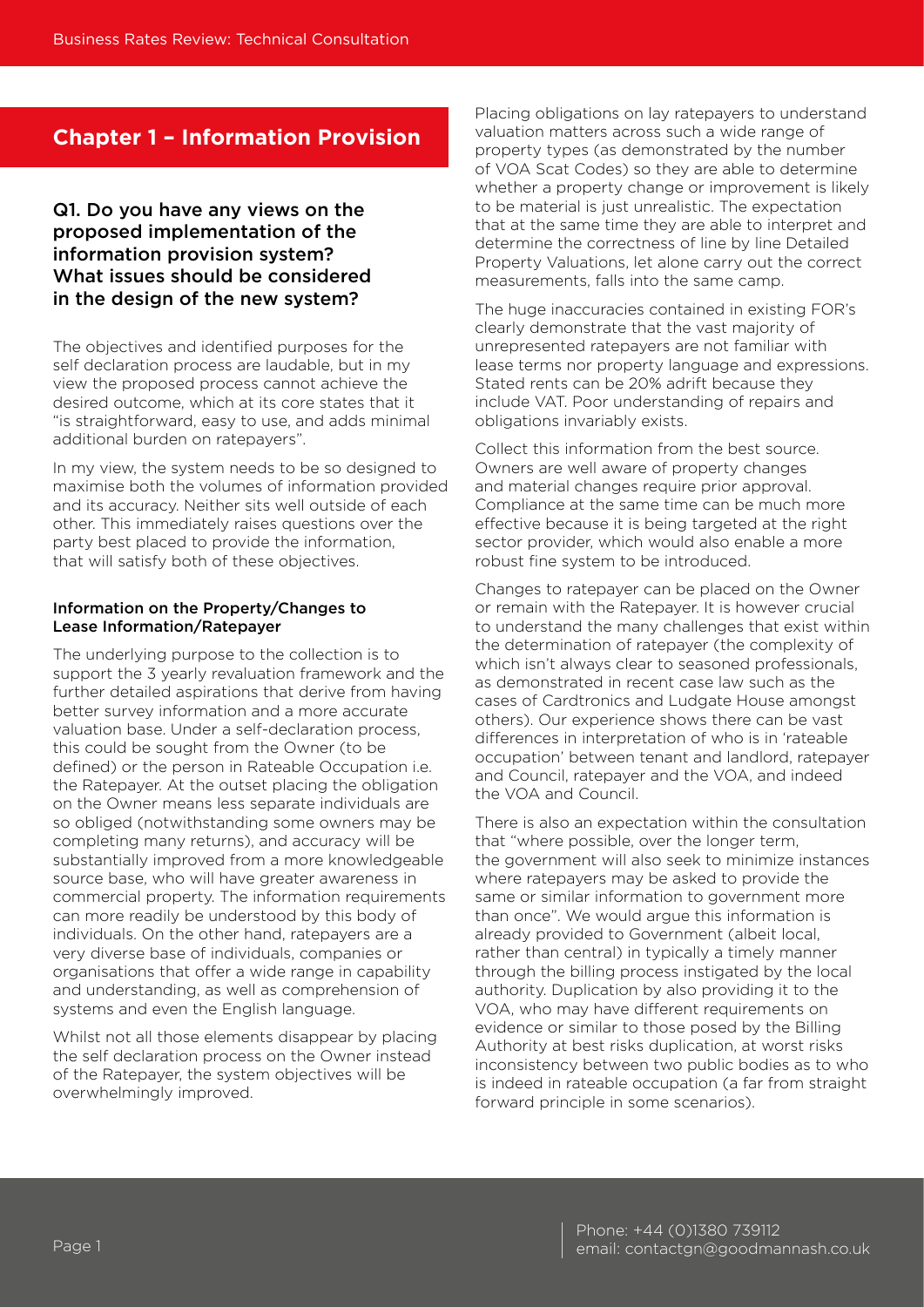Certainly any requirement of 'claiming' a property as it exists in the current cumbersome CCA process could be completely foiled by the VOA and a local authority not acting in the same timeframe. Any such process would need to sit outside of the current property claim requirements, any Government Gateway access requirement, and require the occupier/ratepayer to declare no more than their view of the facts, rather than extending to definitions of unit of assessment or any judgement turning on technical and legal interpretation.

#### Trade Information/Costs Information

This information can be collected from the Ratepayer.

The return rate success will be influenced by the frequency of provision, the level of detail required, and to the time frames permitted under the process.

The proposed time frames under the self declaration are all too restrictive, and together with the frequency of declarations will combine to see high levels of non-compliance; not through deliberate avoidance but through unrealistic rule sets. To achieve the goals of collecting maximum volumes alongside improved accuracy, these timescales need to be radically altered.

At the core of the self declaration proposals is to provide more accurate information to assist the Revaluation process. Within a shorter 3 year cycle, we would advocate that an annual declaration process is unnecessary. Thus changes to leases, trade and costs could be required to be provided 3 yearly aligned to the AVD dates.

Keeping up to date with Property changes/ Rateable Occupation changes on the other hand, does support greater fairness amongst ratepayers, so taxes are more correctly levied and against the correct ratepayer. Since material changes to property that increase rateable value can retrospectively be back dated to the event change, there is no requirement to place such a tight schedule (30 days) on notification of change. A declaration by 31 December in the year in which the change was completed would suffice. I would favour a similar 31 December declaration deadline relating to ratepayer changes, if that declaration process remains a must, to avoid too many time differing timelines.

#### Q2. Can you see any difficulties in collecting this information or providing it to the VOA? Is there any further information that should be provided?

It is my view that the quest for greater and more accurate information will not be delivered from the proposed ratepayer route, which is backed up with a very watered down compliance regime. One wonders what the incentives might be to comply. Engaging in the compliance process adds a very unnecessary cost to the compliance regime, where an endless amount of chances exist before anyone would get close to a fine. Just how much is that going to cost to police?

Further still by placing this information self declaration process under a soft launch sometime between 2023 to 2026, places huge risks in finding far too late that the process will not work as designed.

You can write any amount of information help sheets, but it is not realistic to educate the majority of the ratepayer community to accurately complete these declarations as proposed.

There is likely to be great confusion among many ratepayers who are in receipt of Small Business Rates Relief or certain other reliefs, which renders their bills to nil or relatively small annual amounts, and still find themselves in a 'big brother' window of compliance with extensive obligations imposed. Many are going to say "....why!"

The process simply flies in the face of placing minimum additional burdens on ratepayers.

#### Q3. How can the VOA best help customers understand what is needed and how to provide it?

At best it could provide the necessary information in respect of the bulk sectors, retail offices and industrials where education is simplest. Outside of these sectors, I do not feel it is at all viable. Notwithstanding that commentary, I remain of the view that the information requirements sought from the ratepayer should be limited; to avoid overburdening the ratepayer and to get better accuracy and much higher data volumes.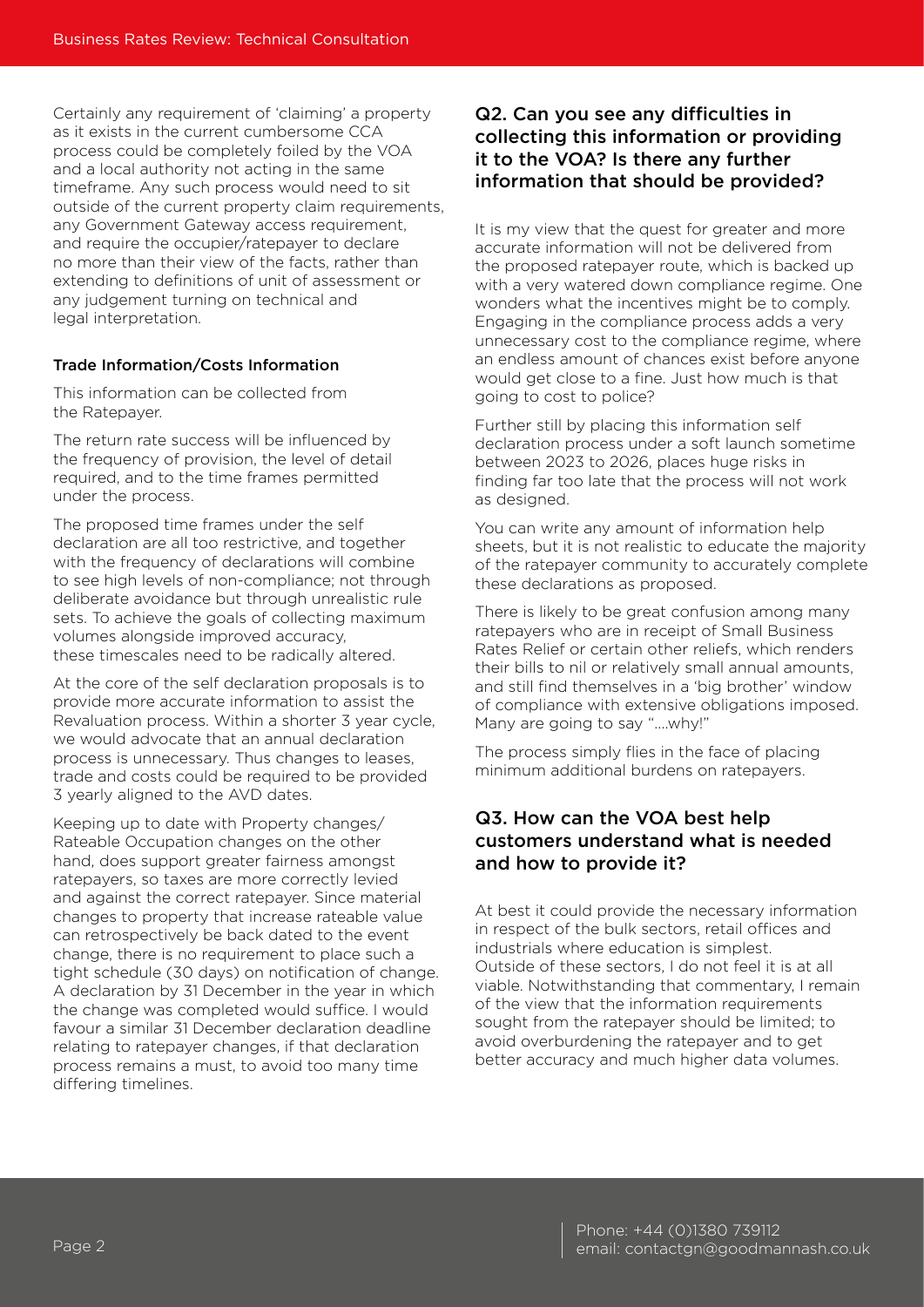#### Q4. How do you want to be engaged with as this system is developed?

I would not wish to be engaged with assisting these proposals in an unchanged form, nor if the burdens on ratepayers are not significantly reduced from that proposed.

Goodman Nash Ltd act for a significant number of single property occupiers and SME ratepayers, rather than just larger portfolios and we would be prepared to assist the VOA if they considered this would be of value.

# **Chapter 2 – supporting the compliance regime**

#### Q5. Does the proposed framework strike the right balance between a system of proportionate and flexible sanctions, and one which helps ratepayers to meet their obligations?

Government has an expectation that the majority of ratepayers will provide their information because they want to ensure they are paying the right tax based on accurate property valuations. That notion needs to be tested against the following concerns:

- Simplicity to engage in the self declaration process – the process is not simple, as differing time lines, and the information requirements will not always be well understood;
- ii. The requirement to provide the information is fully supported, but why would ratepayers who do not pay rates line up with their support. Nor do we suspect ratepayers occupying a property to which no changes have occurred within a year are likely to support an annual no change declaration, where the only 'benefit' is avoiding fines. That speaks of unwanted red tape. Someone has to process the applications after all. We struggle to see the expense to process 2 million self declarations each and every year to be a worthwhile cost or use of public funds;

iii. The compliance regime for self declaration is unlike other taxes and is incredibly soft touch, providing for endless and repeated non-compliance extensions to be provided without penalty (notwithstanding it may not be deliberate but through ignorance or lack of understanding). The costs of following the proposed soft touch approach will either be enormous or largely abandoned or be ineffective like the current compliance regime for non completion of FORS, which hardly raises a fine.

#### Q6. What would you wish to see in an online service to best help ratepayers meet their obligations?

No comment

#### Q7. Under what circumstances would 30 days not be enough time for ratepayers to meet their obligations?

It is difficult to understand in what other declaration process such ridiculously short time scales of 30 days persist. The only justification for such a short time frame could be on the basis that any longer time frame would mean the ratepayer would otherwise forget the obligation to disclose. The time frame set out in the disclosure process needs to balance maximimum compliance, whilst at the same time provide adequate time to take further actions upon those disclosures where necessary. We have alluded to retrospective back dating of increases of property changes be they for increases, decreases or indeed re-organisations, which can all go back to the day of event, so that provides no justification for a 30 day time limit. Do Billing Authorities really need a 30 day notification period where they have managed without a compliance regime for years?

In my view ratepayers will wholeheartedly not meet this time frame. That is subjective but I am not aware of any other similar regimes where take up or non-compliance on such a short time frame can be considered for support of the proposition.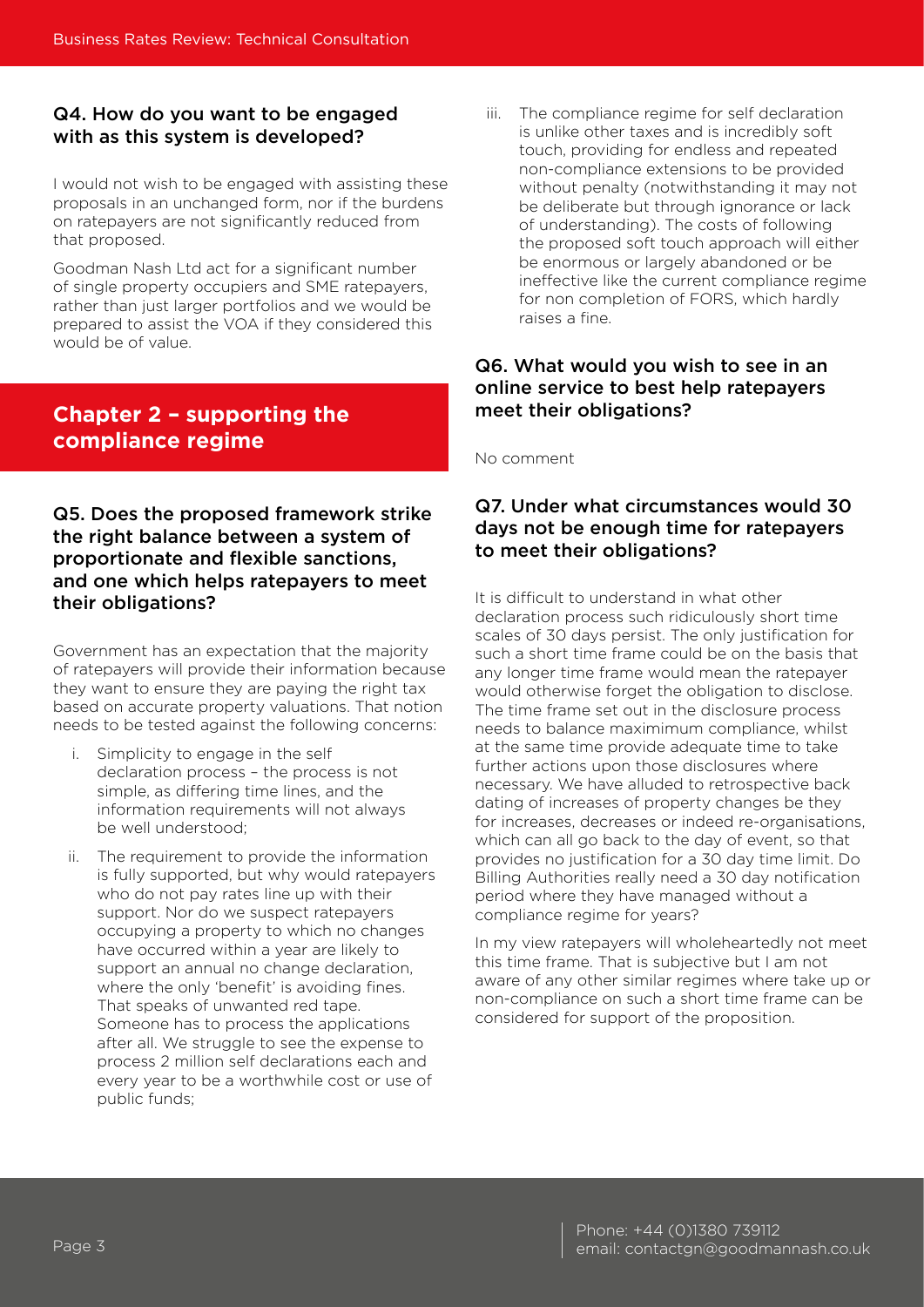#### Q8. What processes might ratepayers have to put in place to meet their obligations and what costs might this bring?

For large organisations and large portfolios these obligations could more realistically be met. Far better though to have a disclosure programme of say 31 December, where all such changes are notified but with no duty to notify where there has been no change.

At the other end of the scale it is difficult to understand what the prompt measures might look like. It is not going to be achievable to put any prompts in place with the ratepayers solicitors, architect, builder etc and these obligations simply cannot be nailed down. Compliance unfortunately hangs in the balance that the Ratepayer is aware of his obligations. But for me there are simply too many differing obligations being proposed, with too many different time frames. The requirement is less of but with more consistent time frames.

As mentioned above, our experience of representing a great many small businesses has demonstrated if these obligations were secondary to a requirement for Government Gateway registration and property claim, they are simply unworkable within any proposed timeframes.

It would be nonsensical to have a system as complex as the current Government Gateway registration, property claim, and Check process for ratepayers to undertake every year to simply declare no change. This is an increased cost in time, obligation, and quite possibly requirement for professional advice to assist completion to a ratepayer who does not stand to benefit from the process.

#### Q9. Do you have any suggestions for how this compliance framework could be improved? If so, please provide evidence or scenarios.

No comment

# **Chapter 3 – appeal changes and transparency**

Q10. Do you consider that the proposed reform to the rules on MCCs will ensure that changes in economic factors, market conditions or changes in the general level of rents are reflected at revaluations? If not why not?

No comment

Q11. What are your views on the proposed improvements to the CCA system. How else could we improve CCA in a system under which ratepayers are now providing information under the new duties?

The proposed 3 month window for Challenges to be made in respect of the 2026 Rating List and beyond is unworkable.

The self declaration process has laudable aims, but needs modification as suggested. With Revaluation reduced to 3 yearly cycles together with aspirations of more frequent revaluations in the future, clearance of the majority of the Challenges within that same list period makes a lot of sense and should be encouraged as an objective.

The requirement to ditch Checks for the 2026 list is again to be welcomed, as the current system brings about unnecessary delays to the resolution process and fails to acknowledge that the survey and valuation attributes are in many cases needing resolving at the same time. The separation of these as distinct processes leads to the current unacceptable practice, whereby the VOA increases assessments to reflect survey changes only to reduce the RV below the original RV, when valuations considerations are taken into effect. This results in unnecessary billing to occur imposing extra costs on the ratepayer (albeit it across a temporary period) when in fact bills should be lowered. It is unquestionably a failed process.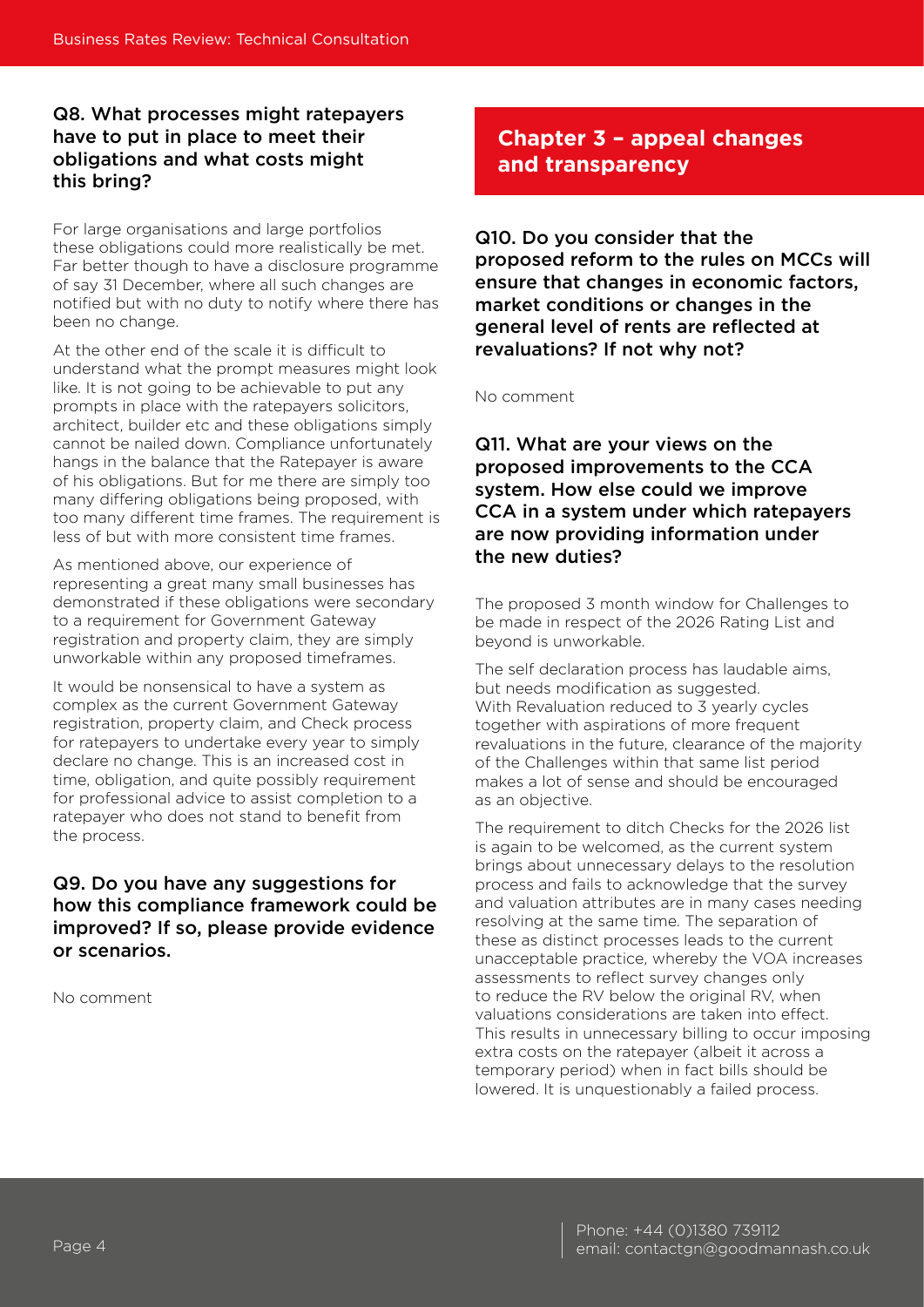The 3 month proposed window must be reconsidered. Argument is advanced that given the draft list will be published several months in advance then the window at compiled list Challenges is in fact widened to 6-7 months, but will of course remain at 3 months in respect of ratepayer changes, and to VONs. However, this ignores a number of very important matters:

- i. The shift to the Challenge process from 2017 represented a radical new system imposing upon the ratepayer the requirement to submit all its evidence within the Challenge. That task is invariably a very onerous task, requiring the collation of rental, trade or cost information, usually across a number of comparable hereditaments, which can take months to come together. On an individual basis the time limits can be adhered to, but the system needs to cater for ratepayers to have the ability to secure the services of expert rating surveyors, who will find the 3 month window unworkable, when they themselves may be responsible for many hundreds and for others many thousands of potential challenges, potentially when advising large property portfolios. Even if it was possible to work up the challenges in time, the up resourcing of staff and then subsequent offload following the deadline, only to repeat the exercise at the next Revaluation, simply means it is unviable. Greater transparency of data will have very little impact on this scenario.
- ii. Whilst the imposition of a time limit will enable a return to the programming of Challenges, so that similar hereditaments in the same location can be considered en masse, there are several alternative solutions that should be considered to produce a system that delivers a workable solution for ratepayers and their advisors and still achieve the underlying objectives. Options include (in order of preference):
	- a. Widening the time limit for Challenges against the compiled list to 6 months but at the same time reducing the requirements on compiled list Challenges to submission of the grounds of the Challenge to include any relevant rental, trade or cost information for the appeal hereditament, with further detailed comparable evidence and argument to follow during programme listing.

The 3 month window to non-compiled list Challenges could be retained in similar format.

- b. Provide an extended 12 month window for challenges against the compiled list where any of the following matters apply :
	- i. the compiled list Rateable Value is £50,000 or more; or
	- ii. the ratepayer is able to demonstrate that on the compiled list day he is liable to rates on 10 hereditaments or more; or
	- iii. the hereditament falls outside of the bulk classes retail, offices and industrial (Category codes to be specified).

The Challenge remains unaltered in its requirements for the ratepayer to submit all the evidence up front. On this basis compiled list challenges falling outside the above categories and non-compiled list changes should have the time limit extended to 6 months.

c. Compiled list or first entry list Challenges to have a 12 month window and all other

#### Q12. Are there particular considerations that the respondents consider the government should have particular regard to when moving forward with phase 2 of transparency?

The promises of improved information coming forward for the 2026 Revaluation is to be welcomed. Questions around the disclosure of confidential information remain, and there has been little or no communication in the proposals, as to how this will be dealt with. Furthermore there is a lack of clarity of what will be made available in terms of comparables. In reality it is difficult to comment on the proposals when such lack of detail exists. There are natural concerns that without an understanding of this detail, the remainder of the reforms will leave us with an unfair system. This detail needs to come forward prior to any changes in legislation are put in place.

Previous suggestions of sharing information have been completely shackled by the VOAs interpretation of the Commissioners for Revenues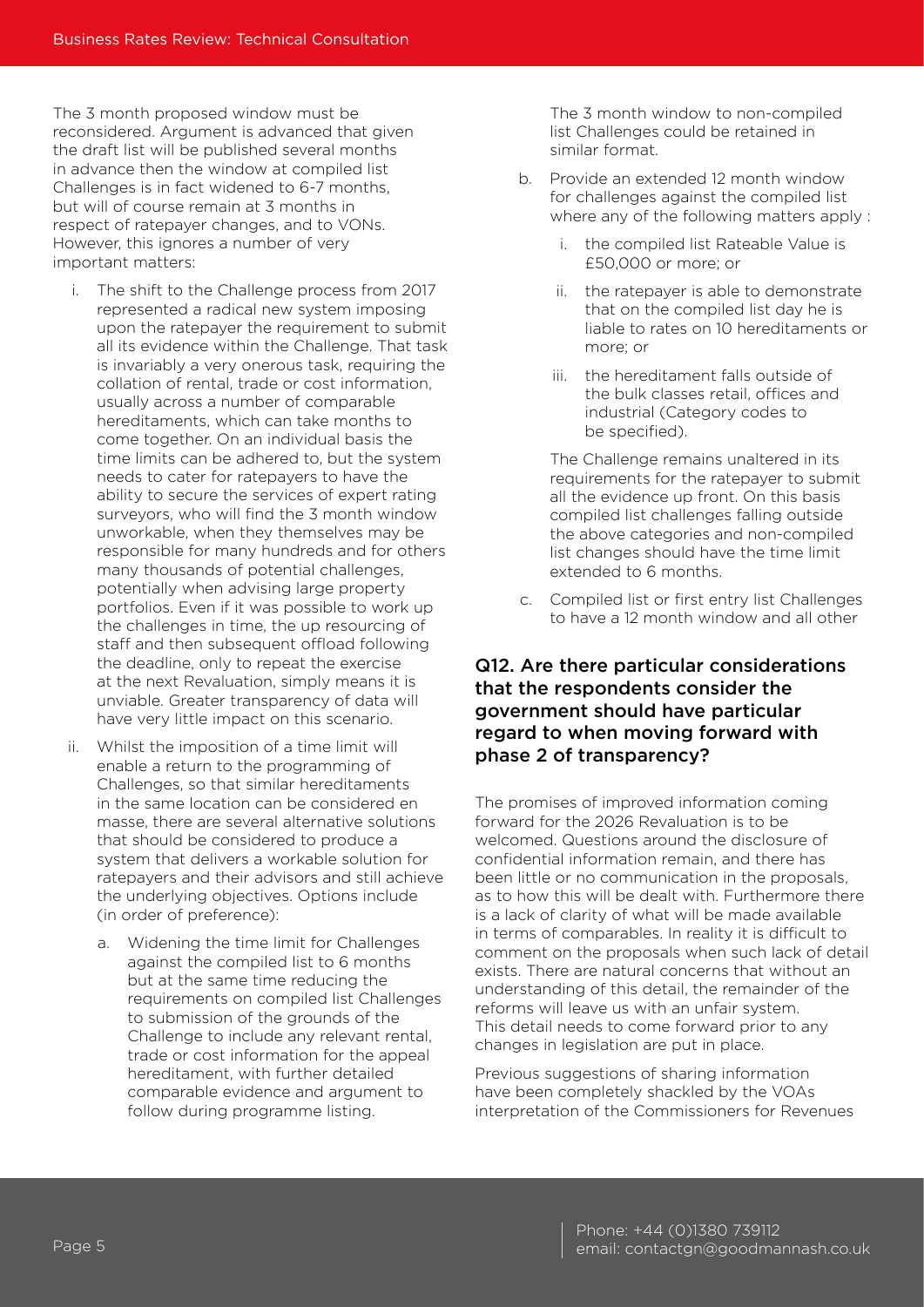and Customs Act 2005 (CRCA), where the VOA have suggested detail cannot be provided in the absence of a Challenge or similar. If the Government move forwards with this approach, the interaction with the CRCA is critical to overcome, otherwise the transparency aim will be at risk of comprising little more than lip service to a very positive aim.

## **Chapter 4 – improvement relief**

#### Q13. Will the proposed rules for the improvement relief ensure the relief flows to occupiers who are investing in their business?

Yes but I have two areas of concern:-

- i. The rules should be amended to allow a building in substantial disrepair and incapable of beneficial occupation and therefore not entered or removed from the list, to qualify if the same ratepayer then carries out works of improvement and at the same time satisfies the occupancy conditions;
- ii. The certification process should include rights of appeal as it clearly impacts upon the benefits the ratepayer might receive. There appears to be no logic to exclude such a process from appeal.

#### Q14. Do you consider that the 2 conditions will give effect to the stated policy intent? Do you have any concerns regarding the practical application of the conditions as set out?

Yes, the policy intent would be met.

Q15. Do you agree that the proposed method of reaching the chargeable amount will achieve the objective of preventing ratepayers who have undertaken qualifying works from seeing an increase in their bill for 12 months as a result of the qualifying works?

Yes, with the addition of a right of appeal should errors arise.

# **Chapter 5 – green measures**

Q16. Do you agree that the proposed changes to the plant and machinery regulations would ensure that plant and machinery used in onsite renewable energy generation and storage used with electric vehicles charging points are exempt?

No comment.

Q17. Do you agree that the tests we are proposing in the heat networks relief scheme will ensure the relief is correctly targeted?

No comment.

# **Chapter 6 – other administrative reforms**

Q18. What are your views on the proposed reform to the administration of the central list?

No comment.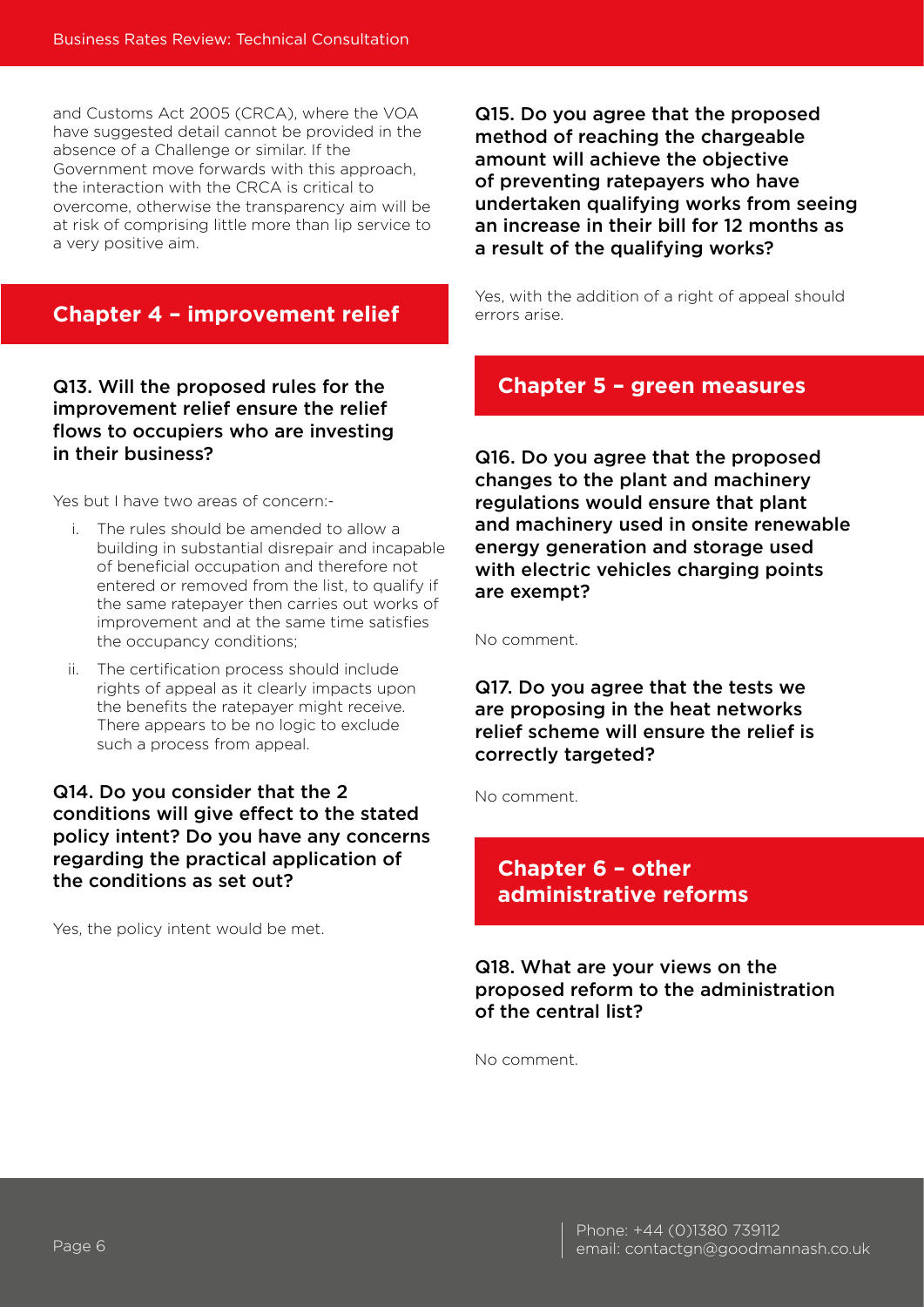#### Q19. Do you agree that decisions on the operation of local discretionary relief schemes should be localised to billing authorities in the way proposed. Do you consider any rules should still be imposed from central government and if so why?

It is deeply regrettable that the Government sees the S47 discretionary relief process as fit for purpose, because it simply has become a failed system, where a post code lottery has been created as to whether relief is awarded or not. The Government has been putting what are mandatory schemes but dressing them up in 'sheep's clothing' and labelling them up as discretionary schemes, yet completely funding such reliefs through the S31 Billing Authority funding mechanism. Goodman Nash has encountered widespread differences in approaches where central guidance has been found wanting. For the various retail relief, expanded retail relief, CARF, why should ratepayers or selected sector ratepayers be treated so very differently. This leads to a vehicle repair garage receiving Expanded Retail Discount in one local authority area but not in another; a racing yard in receipt of the relief but not in another and so on and so on. We are able to monitor on the coal face how incensed this makes some ratepayers feel with intense hatred for the system, whereby in some instance if a property was moved in some instances just a few miles across Council boundaries the occupier would be entitled to dramatically different levels of Government support. This derives from the very substantial monetary benefits enjoyed by some but not by others, merely on account of the fact that the ratepayer's hereditaments fall under differing local authorities, and the respective interpretations of guidance by different revenues teams. The variations in the CARF system are incredibly diverse and often not reflecting the same allocation rules at all. Direct feedback from some Local Authorities has heavily criticised the role they are expected to play.

The Localism Act 2011 did not envisage discretionary relief to work in this way at all, because at that time there was no direction of travel to label up mandatory schemes as in fact discretionary schemes under s.47. What was envisaged under the s47 process was entirely different with top ups to the mandatory schemes which effectively should be rolled out to all

ratepayers in fairness. The whole business rates tax is being severely undermined by this process in not meeting the basic requirements that such taxes should be fair.

There is no requirement to allow local authorities to set their own deadlines in respect of applications under the s47 process. It is indeed correct that uncertainty exists amongst the local authorities on the rules under s47 upon whether the application needs to have been decided by the following 30th September, or whether the application merely needs to be submitted by that date. Regarding backdating of claims there is equal confusion and variation, rendering the whole system under s 47 as not fit for purpose. A return to the de facto position at 2011 needs to be re-engaged so that local support is limited to target ratepayers who contribute across the whole council tax and non-domestic communities.

The Government should step in and make the legislative changes to confirm any limitation on backdating by providing statutory limitations and to define the application and decision process where s47 is to apply.

#### Q20. Are local authorities, ratepayers or other interested stakeholders aware of any other instances where existing constraints on section 47 relief are giving rise to administrative challenges or unintended practical outcomes?

There is barely a relief that exists today that has not become a postcode lottery in terms of the outcome a particular ratepayer might receive. This variation leads to often substantial sums being received by some but not others, particularly if the relief is set at 50 – 100% range. We comment upon some of the reliefs as follows:-

- i. Small Business rates relief : whilst mandatory there is considerable variation on backdating – some to 2012 others 6 years from the start of the rate year, others limiting to 6 years from the date the relief is awarded;
- ii. Retail Relief for 2014/15 and 2015/16 and 2017/18 and 2018/19 has seen considerable differences on interpretation, particularly on mixed uses where there is little clarity and to over classes where the treatment of the customer profile or business comes under scrutiny e.g.B2C, B2B, internet etc.;